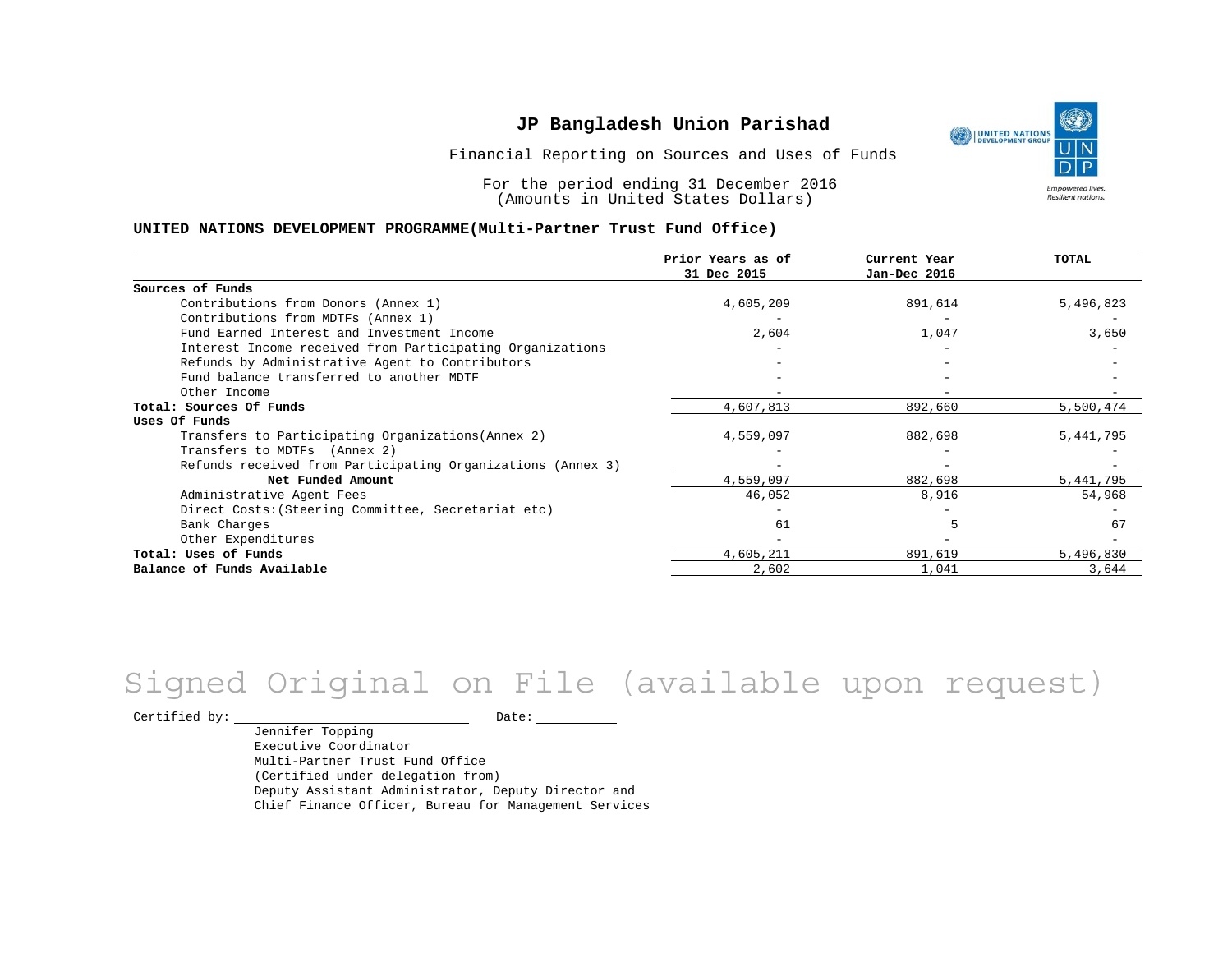

Financial Reporting on Sources and Uses of Funds

For the period ending 31 December 2016 (Amounts in United States Dollars)

#### **UNITED NATIONS DEVELOPMENT PROGRAMME(Multi-Partner Trust Fund Office)**

**Annex - 1: Contributions**

|                       | Prior Years as of | Current Year | TOTAL     |
|-----------------------|-------------------|--------------|-----------|
|                       | 31 Dec 2015       | Jan-Dec 2016 |           |
| From Contributors     |                   |              |           |
| GOVERNMENT OF DENMARK | 4,605,209         | 891,614      | 5,496,823 |
| Total: Contributions  | 4,605,209         | 891,614      | 5,496,823 |

## Signed Original on File (available upon request)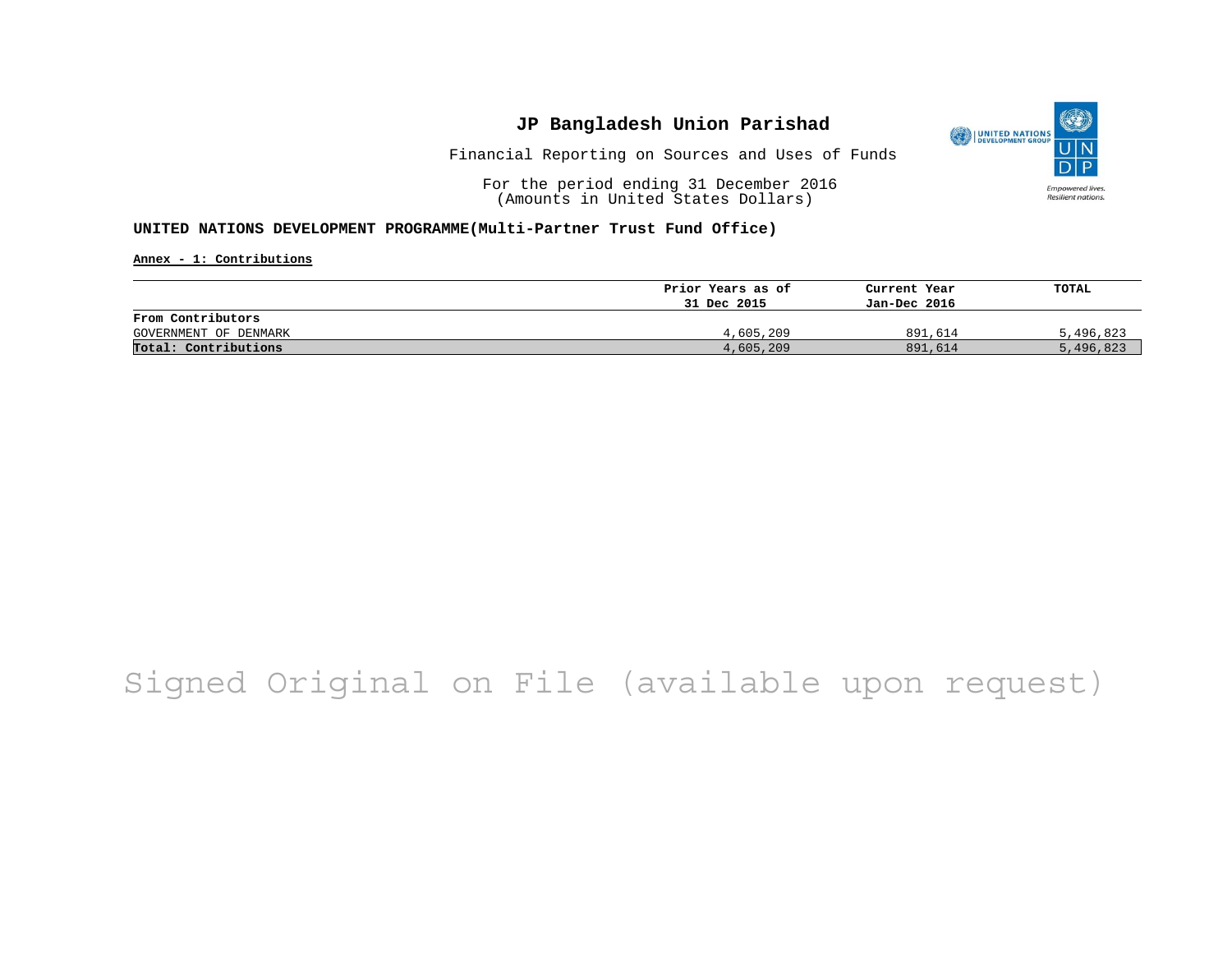

Financial Reporting on Sources and Uses of Funds

For the period ending 31 December 2016 (Amounts in United States Dollars)

#### **UNITED NATIONS DEVELOPMENT PROGRAMME(Multi-Partner Trust Fund Office)**

**Annex - 2: Transfers**

|                                | Prior Years as of | Current Year | TOTAL     |
|--------------------------------|-------------------|--------------|-----------|
|                                | 31 Dec 2015       | Jan-Dec 2016 |           |
| To Participating Organizations |                   |              |           |
| UNCDF                          | 2,598,686         | 503,138      | 3,101,824 |
| <b>UNDP</b>                    | 1,960,412         | 379,560      | 2,339,972 |
|                                |                   |              |           |
| Total Transfers                | 4,559,097         | 882,698      | 5,441,795 |

## Signed Original on File (available upon request)